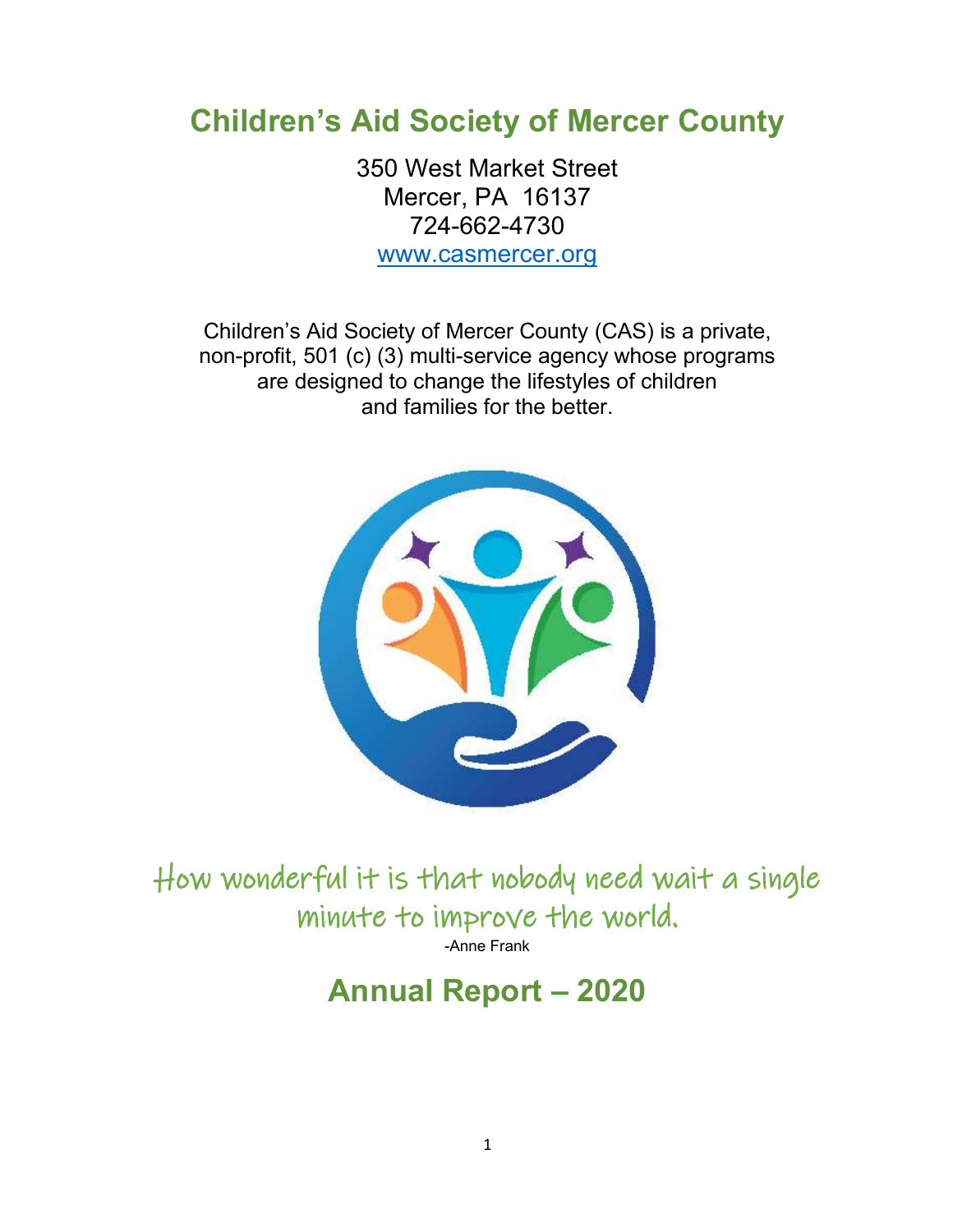# **Mission Statement**

Children's Aid Society is dedicated to support and strengthen children, families and communities by providing multiple, creative and collaborative services.

# **Vision Statement**

Children's Aid Society is a promoter of family permanency and self-sustainability.

## **Director's Message**

I can say, without a doubt, that 2020 did not go according to plan! However, I am proud to report that even through a global pandemic, Children's Aid Society of Mercer County survived and thrived. We have learned, as an agency, how resilient, resourceful and flexible we can be while still providing quality services to our consumers. Telehealth and various virtual platforms became the norm and staff made several smooth transitions from working in the office to working from home. Fundraisers were cancelled and some funding sources were allocating funds to emergency services only. Although there was concern for the financial wellness of CAS, the agency was fortunate to receive supplemental support through federal Covid-19 funding. Our main concern in 2020 was the overall wellness of our staff and consumers. CAS took all recommended precautions to keep everyone safe and followed the PA Department of Health and the CDC guidelines.

In spite of a pandemic, the Adoption and Permanency Department continued to receive consistent SWAN referrals through numerous counties across the state. Foster care placements increased slightly and the Creating Foundations Mentoring Program increased the number of mentees and mentors by 40%. The Family Based Mental Health Program (Family Focus) continued to serve a consistent full caseload thanks to the approved use of Telehealth. Initially the Jumpstart Daycare was forced to close its doors for a couple of days until it received a waiver from the PA Department of Human Services allowing it to open. The daycare facility remained open with full enrollment for the remainder of the year. Unfortunately, the Family Life Education Program took a major blow when the Mercer County Jail closed its doors to all programing provided by community agencies. The majority of this program's services were provided through the provision of Anger Management, Parenting and Life Skills classes in the jail.

Thanks to a dedicated staff, understanding consumers, and the support of community, CAS survived an unprecedented year. We will take what we have learned about various ways to provide services, flexibility in the workplace and the human experience and forge ahead while always honoring our mission of being "dedicated to support and strengthen children, families and communities by providing multiple, creative and collaborative services." As always, I am proud to be part of an agency that has provide uninterrupted services for over 132 years!

*Deborah Judy* Executive Director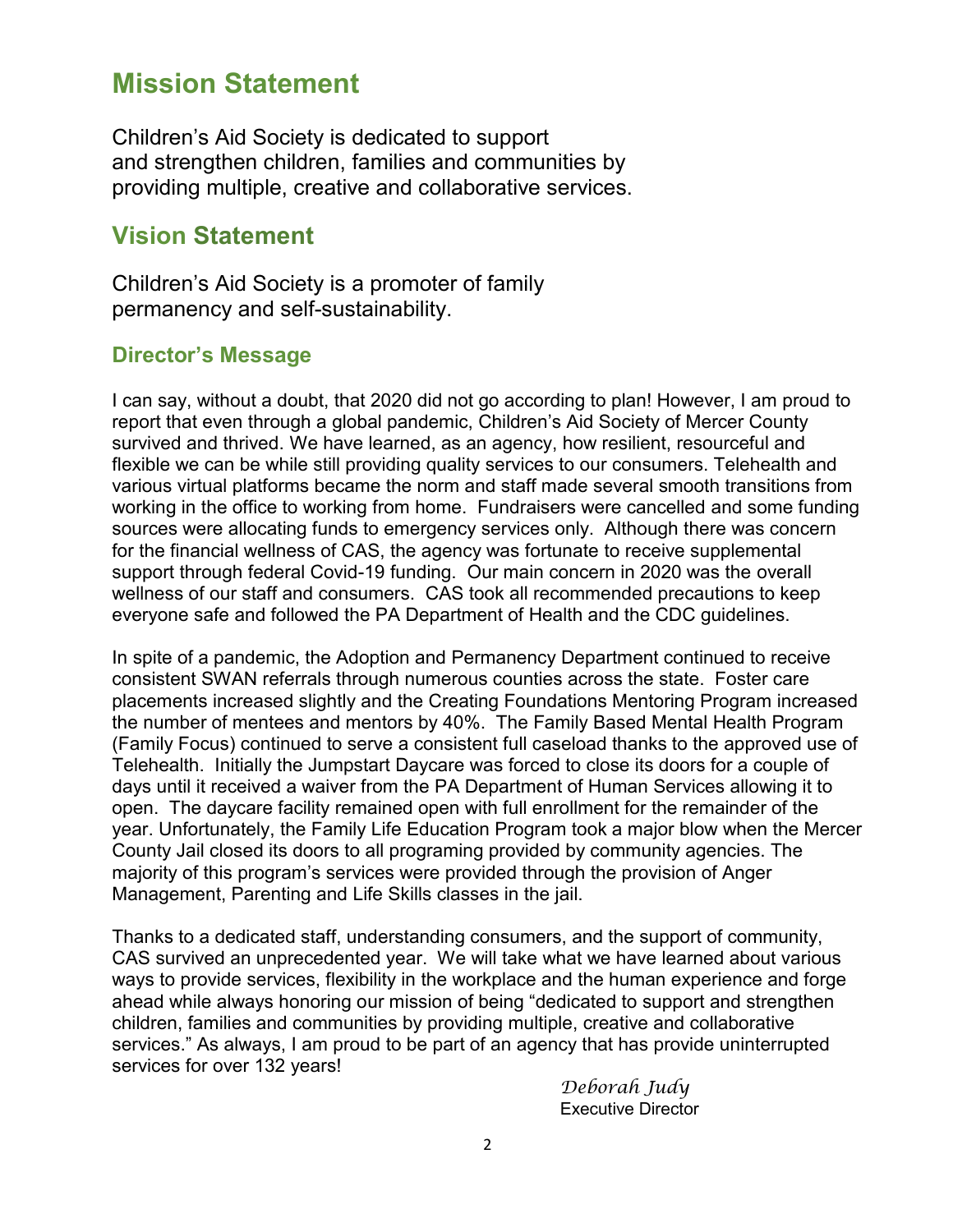Through contracts, agreements and partnerships with several agencies and organizations the Staff of CAS provided services to 2,547 individuals in 2020.

| <b>Adoption &amp; Permanency -</b>                                                                                                      | 687 |
|-----------------------------------------------------------------------------------------------------------------------------------------|-----|
| Birth Parent Counseling, Adoptive Home Studies,<br><b>Independent Adoptions, SWAN Services,</b><br><b>Search &amp; Reunion Services</b> |     |
| <b>Adoption &amp; Teen Groups -</b>                                                                                                     | 218 |
| Teen Group-second Thursday of each month,<br>Family Groups-fourth Thursday and one Saturday per month.                                  |     |
| Christmas Family Referral Program -                                                                                                     | 968 |
| Gifts and food for families in need at Christmas                                                                                        |     |
| <b>Creating Foundations -</b>                                                                                                           | 52  |
| Mentoring for transition age youth                                                                                                      |     |
| <b>Jumpstart Day Care -</b>                                                                                                             | 171 |
| Child Care for ages 6 weeks to 12 yrs.<br>6:30 AM to 6:00 PM, M-F                                                                       |     |
| <b>Family Focus -</b>                                                                                                                   | 123 |
| Family-based, in-home Mental Health Services                                                                                            |     |
| <b>Family Life Education -</b>                                                                                                          | 216 |
| Anger Management, Life Skills, Parenting,<br>Injection Drug Use prevention and intervention.                                            |     |
| <b>Foster Care -</b>                                                                                                                    | 43  |
| <b>Foster Care to Adoption Services</b>                                                                                                 |     |
| <b>SCORE - Students</b>                                                                                                                 | 69  |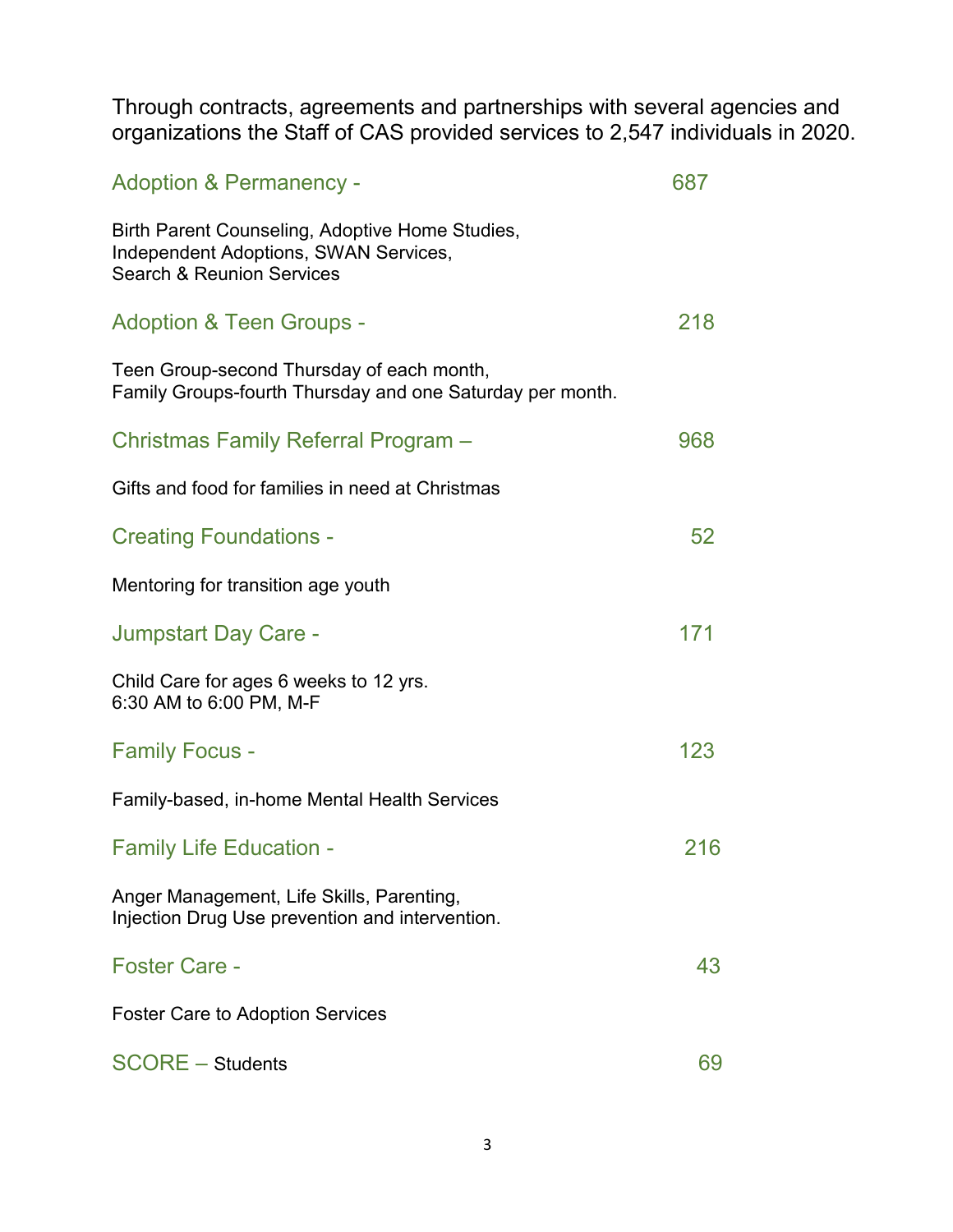# **Funding Sources**

CAS receives funding for its programs from various sources including but not limited to the following:

- Grove City Area United Way
- Beacon Health Options
- Budd Trust
- Donations
- Fundraisers
- Grants
- Karl Smith Trust
- Keystone Stars
- Landis Trust
- Lindsay Trust
- Community/various donors
- Mercer County Behavioral Health Commission
- PA County Contracts
- United Way of Mercer County
- 80% of CAS funding was from county contracts and programs funded by Medicaid



## **Revenue in 2020:** \$3,611,687

The Board of Directors and Staff would like to thank all of the donors who have generously given to our programs through the year. All monetary donations and donations of food, clothing, toys, books, etc. throughout the year have made it possible for our programs to provide extra services to the children and families with whom we work. The yearly outpouring of gifts and donations during the Christmas holidays enabled CAS to provide a very happy holiday for children in the community. So many wonderful organizations, companies, churches and individuals have made it possible for our programs to meet the needs of our consumers and "give a little extra" when needed. Please see our website or Facebook Page for the list of donors who made Christmas possible for so many children and families in our community.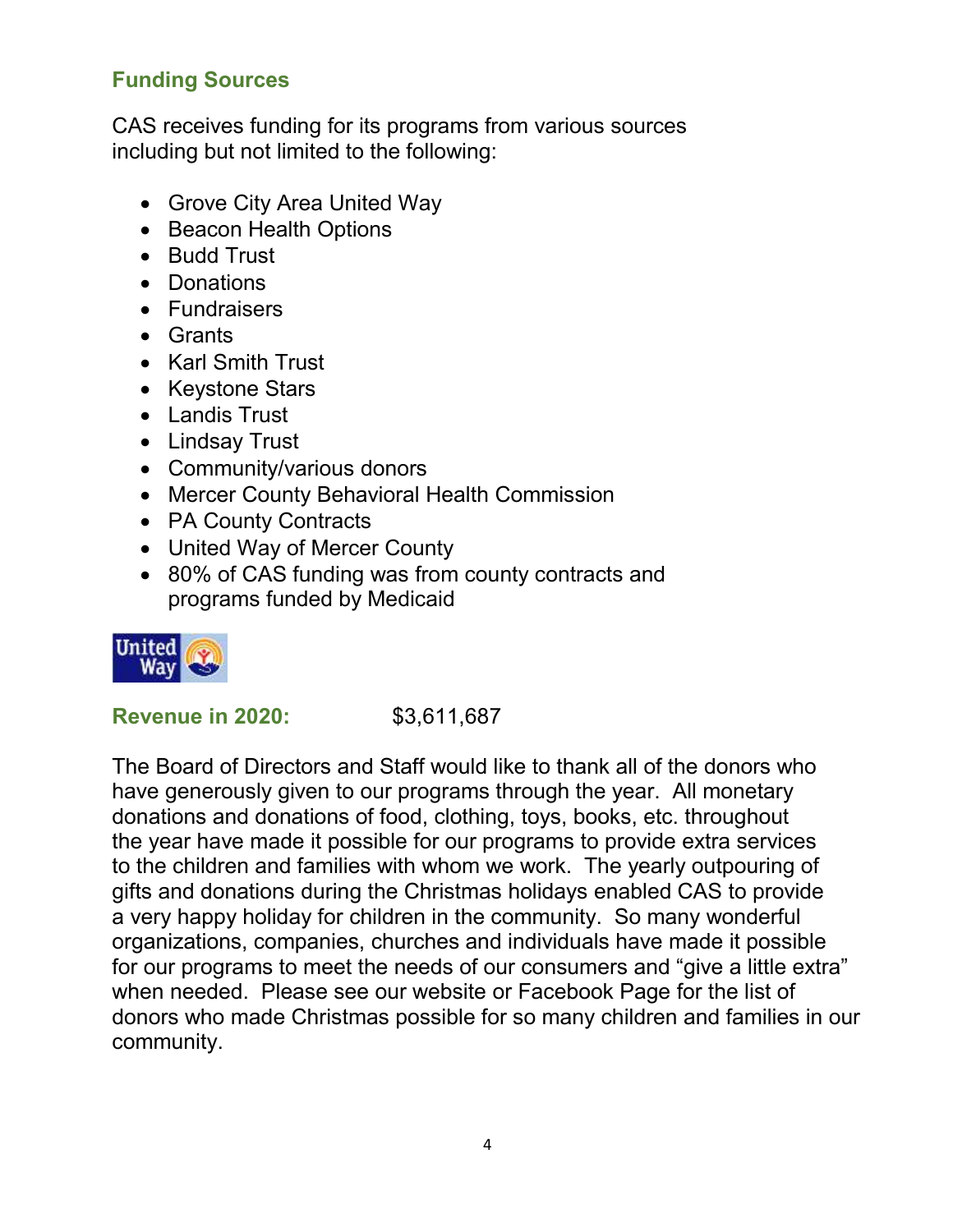## **Board of Directors in 2020:**

Mr. John Campbell **President** Atty. Brenda McBride First Vice President Mr. Hugh Ringer Second Vice President Mr. John Harper Mrs. Becky May Atty. Michael Muha Mrs. Edith Myers Mr. David Reimold Mr. James Sankey Mrs. Ann Stranahan Mr. Norm Swiger Mrs. Patricia Wilson Ms. Roberta Miller – Budd Trust Representative

**"A small body of determined spirits fired by an unquenchable faith in their mission can alter the course of history."** -Mahatma Gandhi



**Adoption Finalization**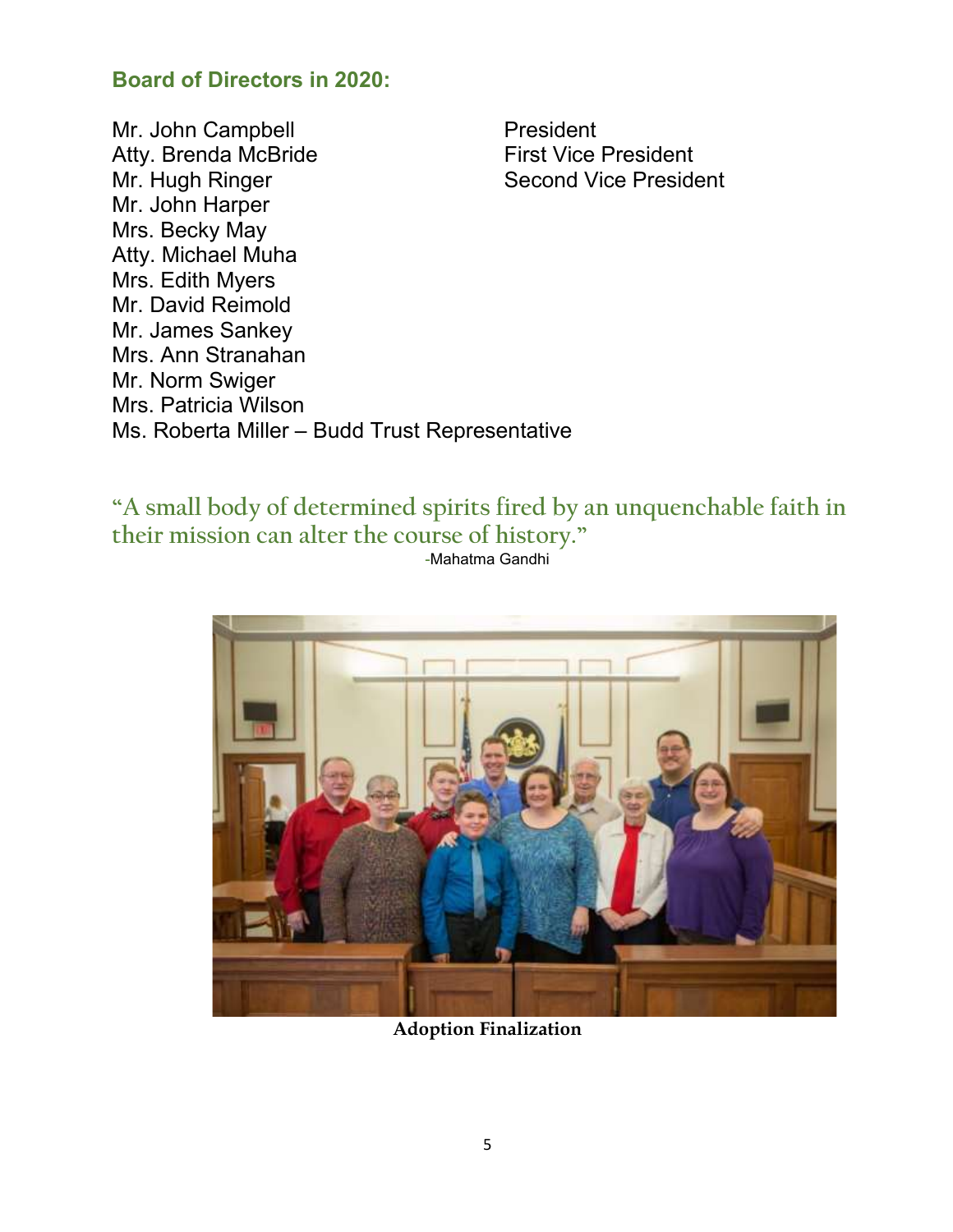### **CAS is a Member/Affiliate of:**

- Keystone Stars
- **Mercer Chamber of Commerce**
- **The North American Council on Adoptable** Children (NACAC)
- **StateWide Adoption & Permanency Network (SWAN)**
- **The Human Services Council of Mercer County**
- **The Pennsylvania Council of Children Youth and Family** Services (PCCYFS)
- **The Pennsylvania Department of Human Services**
- **Beacon Health Options**
- **United Way of Mercer County**
- **Grove City Area United Way**
- PA Association of Non-Profit Organizations (PANO)
- **Society for Human Resource Management (SHRM)**
- PA Childcare Association (PACCA)
- **Operation Foster Smiles**

### **CAS is licensed by:**

The PA Department of Human Services, Offices of:

Adoption

Child Day Care

Foster Care

Mental Health and Substance Abuse

Administration of Private Children & Youth Services



Children from Jumpstart Daycare enjoying an informational day at the Mercer Community Garden.

*Every kid is one caring adult away from being a success story.*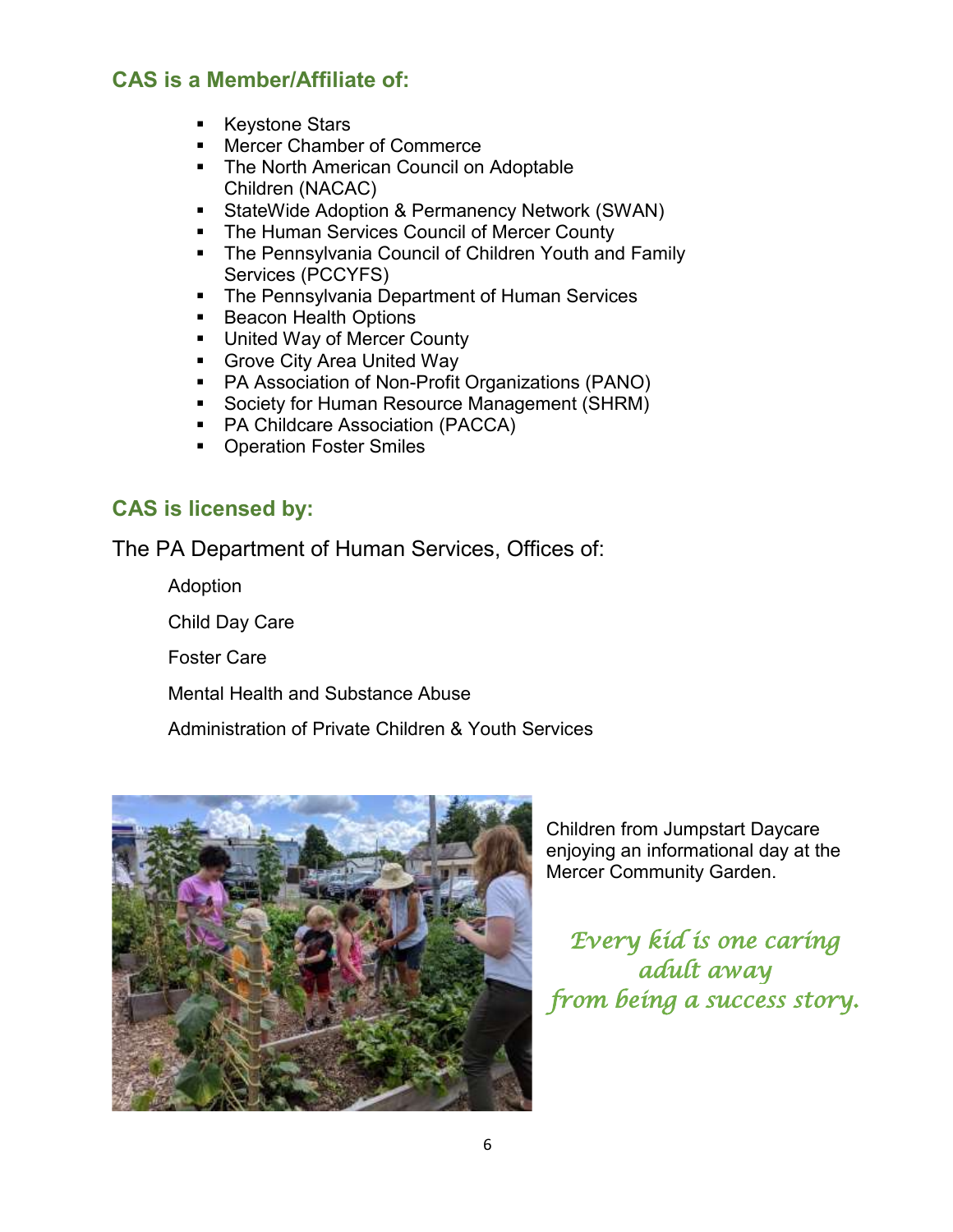# **Staff Members in 2020:**

| <b>Elizabeth Adams</b> | Matt Hazi            | <b>Terri Seidel</b>    |
|------------------------|----------------------|------------------------|
| <b>Susan Adams</b>     | Deborah Judy         | <b>Tiffiny Shatley</b> |
| <b>Heather Alt</b>     | <b>Ken Laaks</b>     | Anna Shoaf             |
| Karissa Armour         | <b>Bryn Lindeman</b> | <b>Vicki Styers</b>    |
| Chelsea Bailey         | Joe Macri            | Kayla Taylor           |
| Joe Bowen              | <b>Susan Morrill</b> | <b>Justin Townsend</b> |
| Ciara Gee              | <b>Tina Norris</b>   | <b>Ashley Uiselt</b>   |
| Susan Bordonaro        | <b>Emily Palmer</b>  | Don White              |
| Sonia Bradshaw         | <b>Holly Panazzi</b> | Sara Whitman           |
| <b>Ashley Canfield</b> | Kristi Pearsall      |                        |
| Leah Christy           | Cari Prezioso        |                        |
| Kristina Claypool      | Dottie Quillen       |                        |
| <b>Ashley Eck</b>      | Becky Rodondi        |                        |
| Kayla Emery            | Patti Ryder          |                        |
| Nikki Greene           | <b>Conor Scullin</b> |                        |

"We have the opportunity to really shape how someone's current is and how their future looks. And that's a pretty amazing power." Theresa Houk